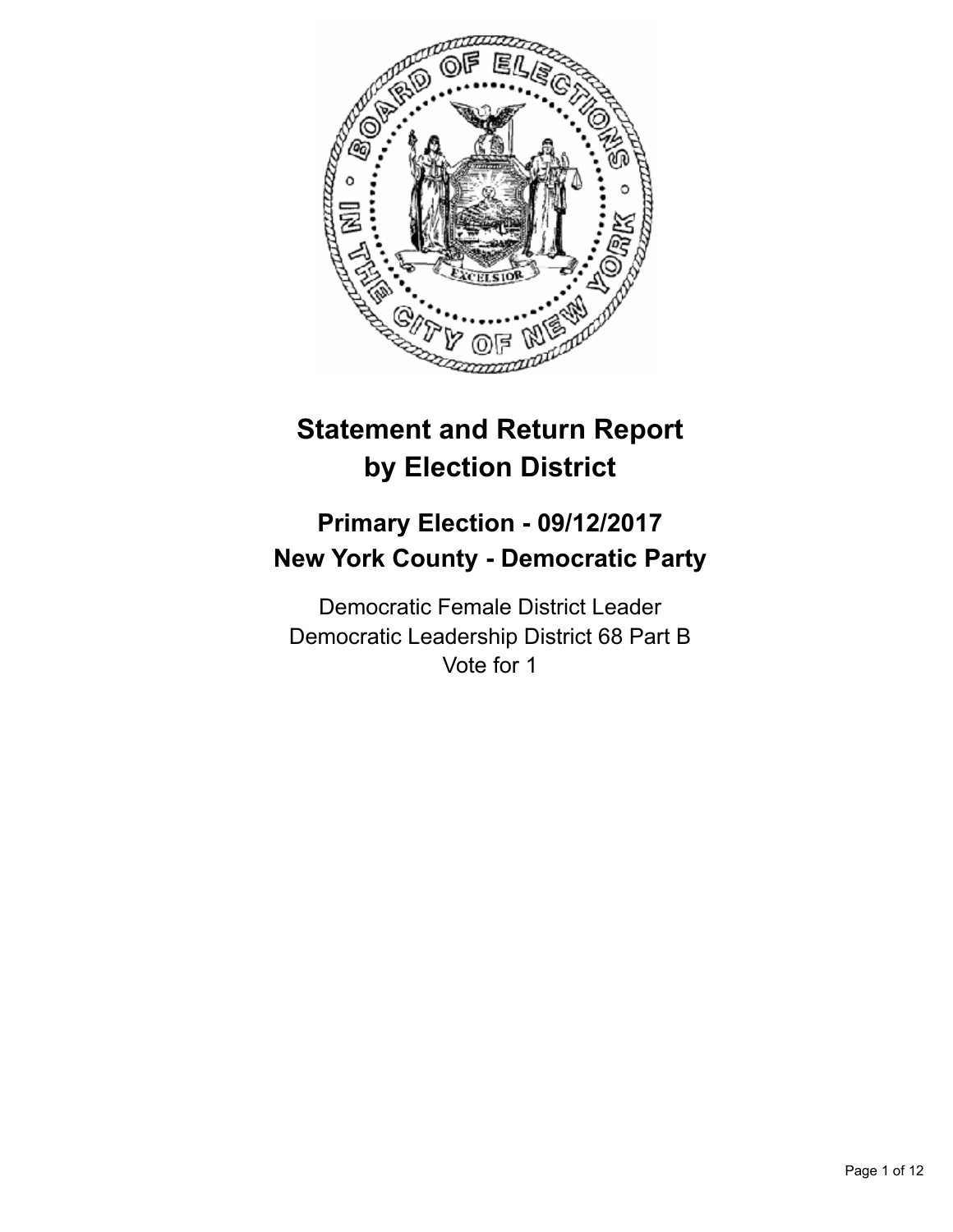

| PUBLIC COUNTER                                           | 70 |
|----------------------------------------------------------|----|
| <b>MANUALLY COUNTED EMERGENCY</b>                        | 0  |
| <b>ABSENTEE / MILITARY</b>                               | 0  |
| <b>AFFIDAVIT</b>                                         | 0  |
| <b>Total Ballots</b>                                     | 70 |
| Less - Inapplicable Federal/Special Presidential Ballots | 0  |
| <b>Total Applicable Ballots</b>                          | 70 |
| <b>THERESA ROWELL</b>                                    | 19 |
| PEGGY A. MORALES                                         | 35 |
| <b>Total Votes</b>                                       | 54 |
| Unrecorded                                               | 16 |

## **016/68**

| <b>PUBLIC COUNTER</b>                                    | 60 |
|----------------------------------------------------------|----|
| <b>MANUALLY COUNTED EMERGENCY</b>                        | 0  |
| ABSENTEE / MILITARY                                      | 3  |
| AFFIDAVIT                                                | 0  |
| <b>Total Ballots</b>                                     | 63 |
| Less - Inapplicable Federal/Special Presidential Ballots | 0  |
| <b>Total Applicable Ballots</b>                          | 63 |
| <b>THERESA ROWELL</b>                                    | 12 |
| PEGGY A. MORALES                                         | 27 |
| <b>Total Votes</b>                                       | 39 |
| Unrecorded                                               | 24 |

| <b>PUBLIC COUNTER</b>                                    | 122 |
|----------------------------------------------------------|-----|
| <b>MANUALLY COUNTED EMERGENCY</b>                        | 0   |
| ABSENTEE / MILITARY                                      | 2   |
| AFFIDAVIT                                                | 3   |
| <b>Total Ballots</b>                                     | 127 |
| Less - Inapplicable Federal/Special Presidential Ballots | 0   |
| <b>Total Applicable Ballots</b>                          | 127 |
| <b>THERESA ROWELL</b>                                    | 49  |
| PEGGY A. MORALES                                         | 41  |
| JOHNNY RIVERA (WRITE-IN)                                 | 1   |
| UNATTRIBUTABLE WRITE-IN (WRITE-IN)                       | 1   |
| <b>Total Votes</b>                                       | 92  |
| Unrecorded                                               | 35  |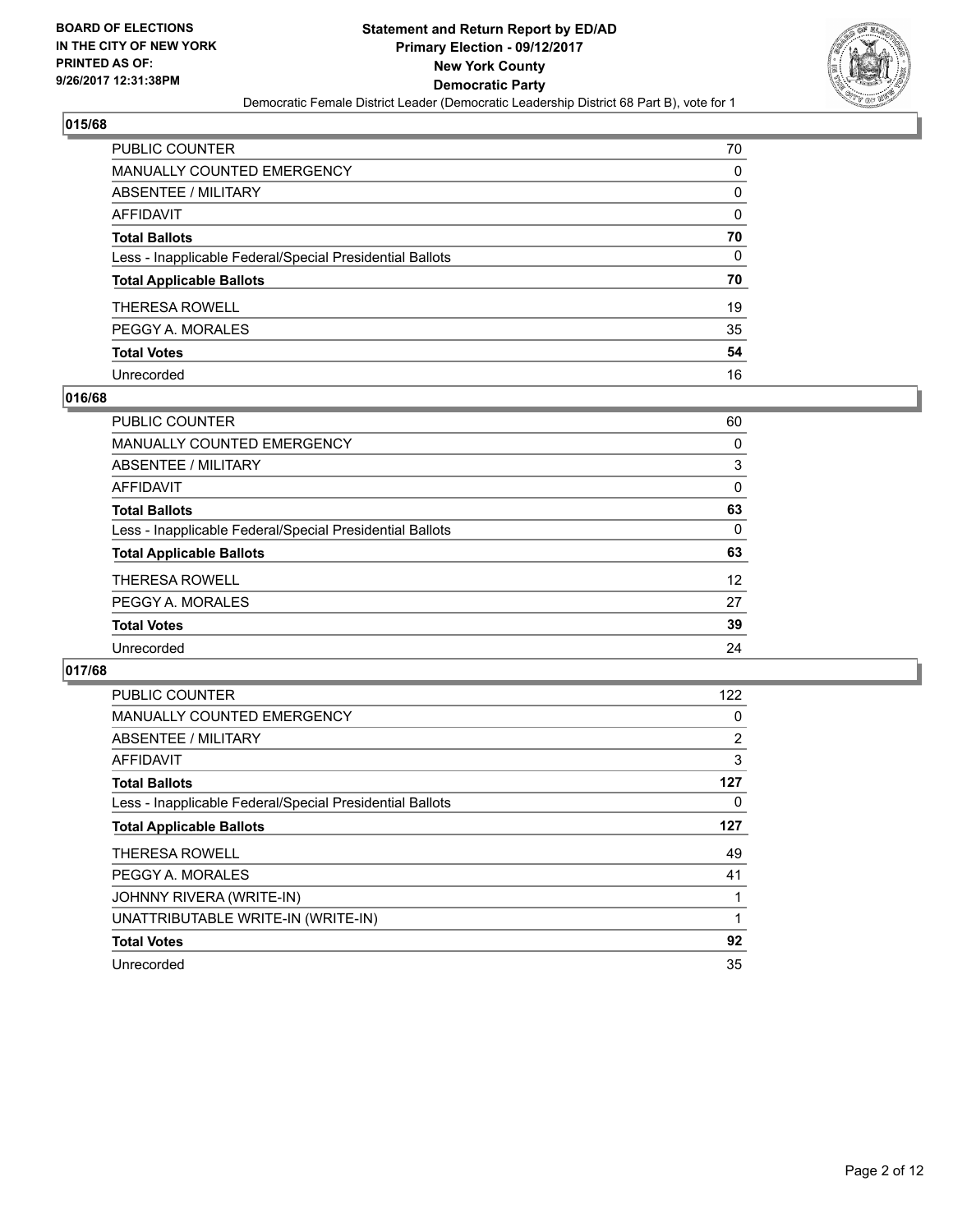

| PUBLIC COUNTER                                           | 65 |
|----------------------------------------------------------|----|
| <b>MANUALLY COUNTED EMERGENCY</b>                        | 0  |
| <b>ABSENTEE / MILITARY</b>                               |    |
| <b>AFFIDAVIT</b>                                         |    |
| <b>Total Ballots</b>                                     | 67 |
| Less - Inapplicable Federal/Special Presidential Ballots | 0  |
| <b>Total Applicable Ballots</b>                          | 67 |
| <b>THERESA ROWELL</b>                                    | 25 |
| PEGGY A. MORALES                                         | 20 |
| <b>Total Votes</b>                                       | 45 |
| Unrecorded                                               | 22 |

## **021/68**

| PUBLIC COUNTER                                           | 112 |
|----------------------------------------------------------|-----|
| <b>MANUALLY COUNTED EMERGENCY</b>                        | 0   |
| ABSENTEE / MILITARY                                      |     |
| AFFIDAVIT                                                | 2   |
| <b>Total Ballots</b>                                     | 115 |
| Less - Inapplicable Federal/Special Presidential Ballots | 0   |
| <b>Total Applicable Ballots</b>                          | 115 |
| <b>THERESA ROWELL</b>                                    | 35  |
| PEGGY A. MORALES                                         | 57  |
| <b>Total Votes</b>                                       | 92  |
| Unrecorded                                               | 23  |

| <b>PUBLIC COUNTER</b>                                    | 111 |
|----------------------------------------------------------|-----|
| <b>MANUALLY COUNTED EMERGENCY</b>                        | 0   |
| <b>ABSENTEE / MILITARY</b>                               | 2   |
| <b>AFFIDAVIT</b>                                         | 3   |
| <b>Total Ballots</b>                                     | 116 |
| Less - Inapplicable Federal/Special Presidential Ballots | 0   |
| <b>Total Applicable Ballots</b>                          | 116 |
|                                                          |     |
| <b>THERESA ROWELL</b>                                    | 27  |
| PEGGY A. MORALES                                         | 50  |
| HILLARY CLINTON (WRITE-IN)                               |     |
| <b>Total Votes</b>                                       | 78  |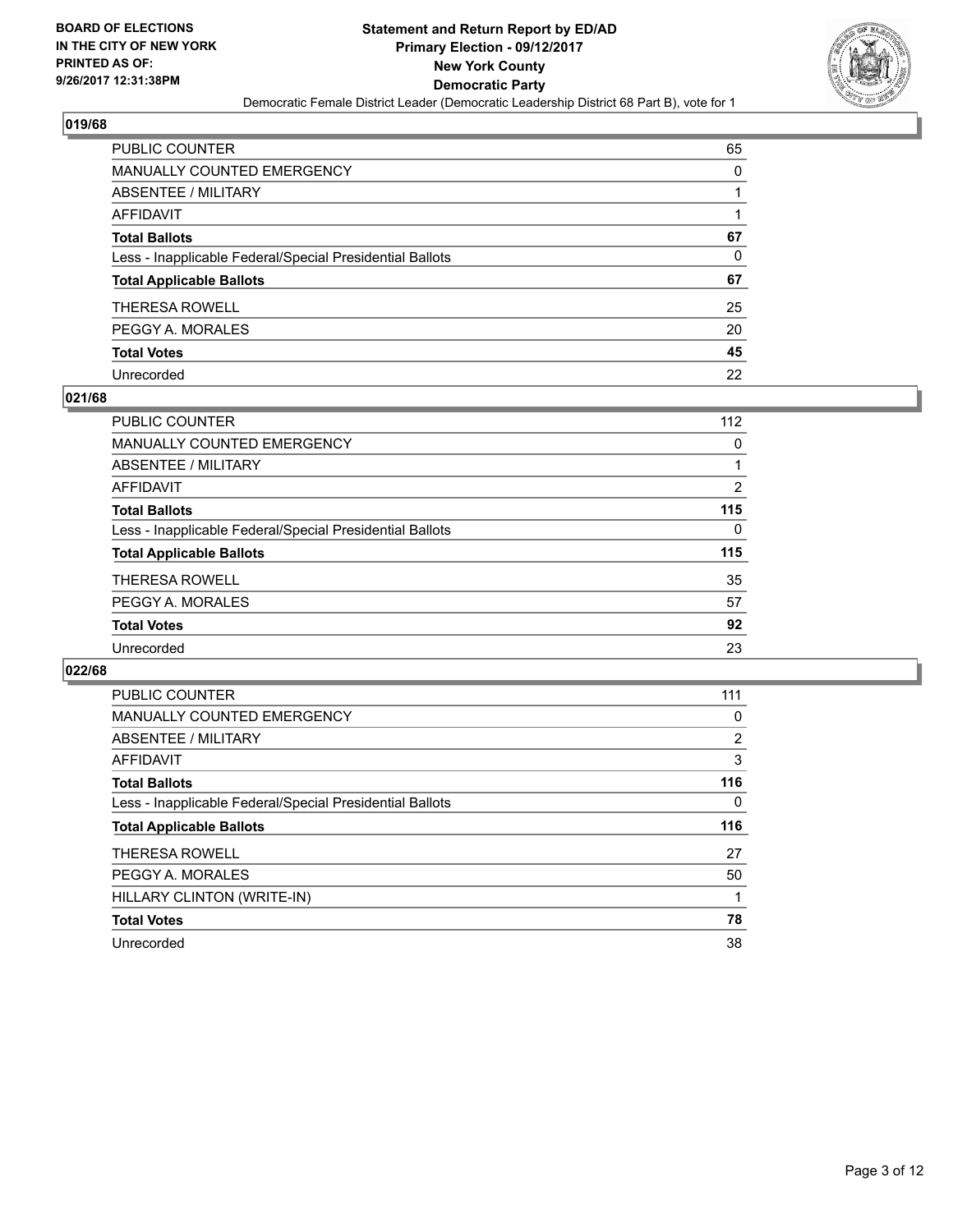

| PUBLIC COUNTER                                           | 82           |
|----------------------------------------------------------|--------------|
| <b>MANUALLY COUNTED EMERGENCY</b>                        | 0            |
| <b>ABSENTEE / MILITARY</b>                               | 2            |
| <b>AFFIDAVIT</b>                                         | 2            |
| <b>Total Ballots</b>                                     | 86           |
| Less - Inapplicable Federal/Special Presidential Ballots | $\mathbf{0}$ |
| <b>Total Applicable Ballots</b>                          | 86           |
| <b>THERESA ROWELL</b>                                    | 16           |
| PEGGY A. MORALES                                         | 46           |
| <b>Total Votes</b>                                       | 62           |
| Unrecorded                                               | 24           |

## **025/68**

| <b>PUBLIC COUNTER</b>                                    | 82 |
|----------------------------------------------------------|----|
| <b>MANUALLY COUNTED EMERGENCY</b>                        | 0  |
| ABSENTEE / MILITARY                                      | 3  |
| AFFIDAVIT                                                | 0  |
| <b>Total Ballots</b>                                     | 85 |
| Less - Inapplicable Federal/Special Presidential Ballots | 0  |
| <b>Total Applicable Ballots</b>                          | 85 |
| THERESA ROWELL                                           | 19 |
| PEGGY A. MORALES                                         | 33 |
| MELISSA MARK-VIVERITO (WRITE-IN)                         | 2  |
| <b>Total Votes</b>                                       | 54 |
| Unrecorded                                               | 31 |

| PUBLIC COUNTER                                           | 100 |
|----------------------------------------------------------|-----|
| <b>MANUALLY COUNTED EMERGENCY</b>                        | 0   |
| ABSENTEE / MILITARY                                      | 0   |
| <b>AFFIDAVIT</b>                                         |     |
| <b>Total Ballots</b>                                     | 101 |
| Less - Inapplicable Federal/Special Presidential Ballots | 0   |
| <b>Total Applicable Ballots</b>                          | 101 |
| <b>THERESA ROWELL</b>                                    | 25  |
| PEGGY A. MORALES                                         | 40  |
| BILL PERKINS (WRITE-IN)                                  |     |
| TANISHA PILAR DEJESUS (WRITE-IN)                         | 1   |
| <b>Total Votes</b>                                       | 67  |
| Unrecorded                                               | 34  |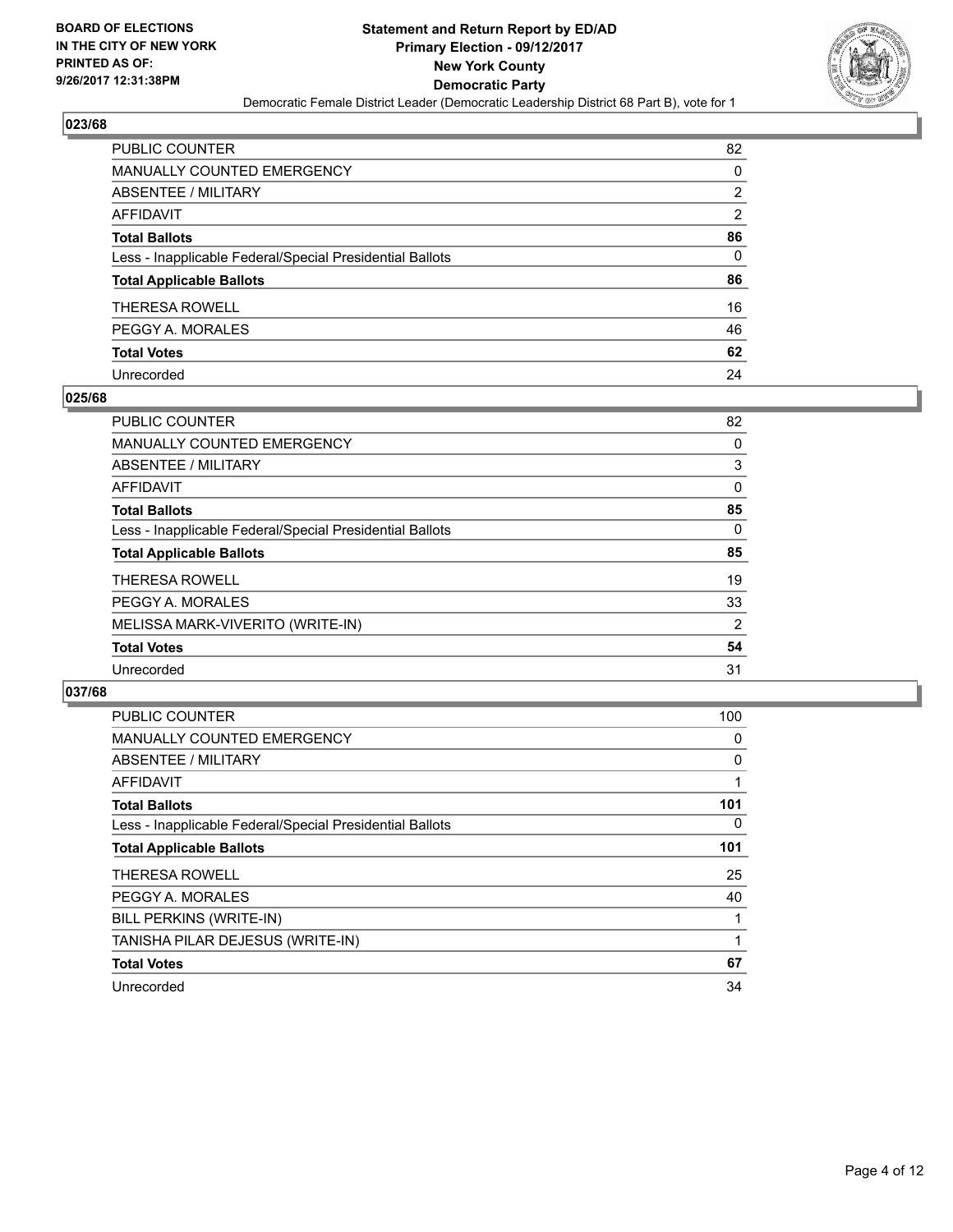

| <b>PUBLIC COUNTER</b>                                    | 74 |
|----------------------------------------------------------|----|
| <b>MANUALLY COUNTED EMERGENCY</b>                        | 0  |
| ABSENTEE / MILITARY                                      |    |
| AFFIDAVIT                                                | 0  |
| <b>Total Ballots</b>                                     | 75 |
| Less - Inapplicable Federal/Special Presidential Ballots | 0  |
| <b>Total Applicable Ballots</b>                          | 75 |
| <b>THERESA ROWELL</b>                                    | 20 |
| PEGGY A. MORALES                                         | 34 |
|                                                          |    |
| UNATTRIBUTABLE WRITE-IN (WRITE-IN)                       |    |
| <b>Total Votes</b>                                       | 55 |

#### **039/68**

| <b>PUBLIC COUNTER</b>                                    | 116      |
|----------------------------------------------------------|----------|
| <b>MANUALLY COUNTED EMERGENCY</b>                        | 0        |
| ABSENTEE / MILITARY                                      | 2        |
| <b>AFFIDAVIT</b>                                         |          |
| <b>Total Ballots</b>                                     | 119      |
| Less - Inapplicable Federal/Special Presidential Ballots | $\Omega$ |
| <b>Total Applicable Ballots</b>                          | 119      |
| <b>THERESA ROWELL</b>                                    | 25       |
| PEGGY A. MORALES                                         | 51       |
| UNATTRIBUTABLE WRITE-IN (WRITE-IN)                       |          |
| <b>Total Votes</b>                                       | 77       |
| Unrecorded                                               | 42       |

| <b>PUBLIC COUNTER</b>                                    | 148 |
|----------------------------------------------------------|-----|
| <b>MANUALLY COUNTED EMERGENCY</b>                        | 0   |
| ABSENTEE / MILITARY                                      | 5   |
| AFFIDAVIT                                                | 0   |
| <b>Total Ballots</b>                                     | 153 |
| Less - Inapplicable Federal/Special Presidential Ballots | 0   |
| <b>Total Applicable Ballots</b>                          | 153 |
| <b>THERESA ROWELL</b>                                    | 33  |
| PEGGY A. MORALES                                         | 69  |
| <b>Total Votes</b>                                       | 102 |
| Unrecorded                                               | 51  |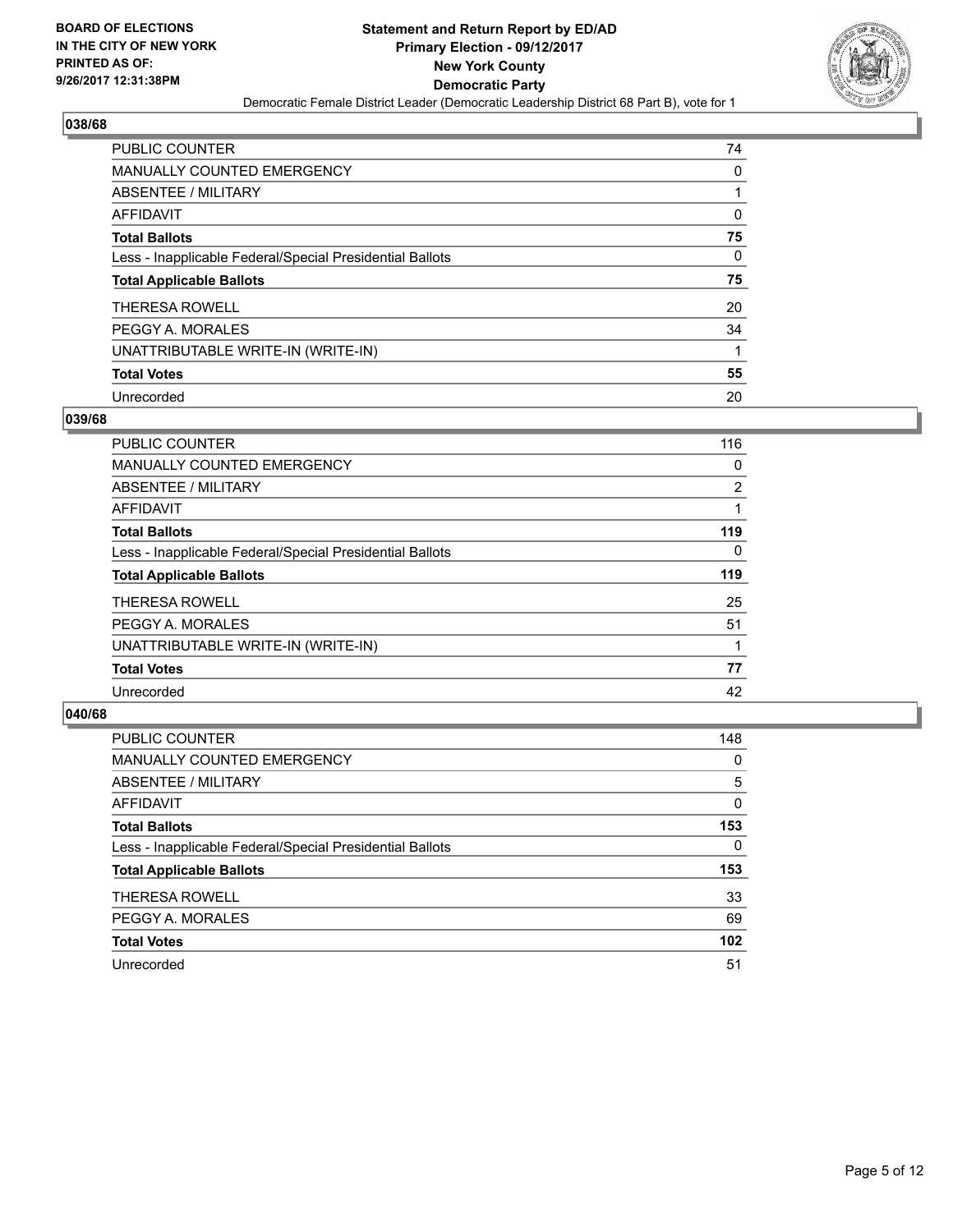

| <b>PUBLIC COUNTER</b>                                    | 80       |
|----------------------------------------------------------|----------|
| <b>MANUALLY COUNTED EMERGENCY</b>                        | 0        |
| ABSENTEE / MILITARY                                      | 0        |
| <b>AFFIDAVIT</b>                                         | 0        |
| <b>Total Ballots</b>                                     | 80       |
| Less - Inapplicable Federal/Special Presidential Ballots | $\Omega$ |
| <b>Total Applicable Ballots</b>                          | 80       |
| THERESA ROWELL                                           | 16       |
| PEGGY A. MORALES                                         | 34       |
| <b>Total Votes</b>                                       | 50       |
| Unrecorded                                               | 30       |

#### **045/68**

| <b>PUBLIC COUNTER</b>                                    | 57 |
|----------------------------------------------------------|----|
| <b>MANUALLY COUNTED EMERGENCY</b>                        | 0  |
| ABSENTEE / MILITARY                                      | 3  |
| AFFIDAVIT                                                |    |
| <b>Total Ballots</b>                                     | 61 |
| Less - Inapplicable Federal/Special Presidential Ballots | 0  |
| <b>Total Applicable Ballots</b>                          | 61 |
| <b>THERESA ROWELL</b>                                    | 18 |
| PEGGY A. MORALES                                         | 27 |
| UNATTRIBUTABLE WRITE-IN (WRITE-IN)                       |    |
| <b>Total Votes</b>                                       | 46 |
| Unrecorded                                               | 15 |

| <b>PUBLIC COUNTER</b>                                    | 88 |
|----------------------------------------------------------|----|
| <b>MANUALLY COUNTED EMERGENCY</b>                        | 0  |
| ABSENTEE / MILITARY                                      | 4  |
| AFFIDAVIT                                                | 0  |
| <b>Total Ballots</b>                                     | 92 |
| Less - Inapplicable Federal/Special Presidential Ballots | 0  |
| <b>Total Applicable Ballots</b>                          | 92 |
| <b>THERESA ROWELL</b>                                    | 20 |
| PEGGY A. MORALES                                         | 44 |
| <b>Total Votes</b>                                       | 64 |
| Unrecorded                                               | 28 |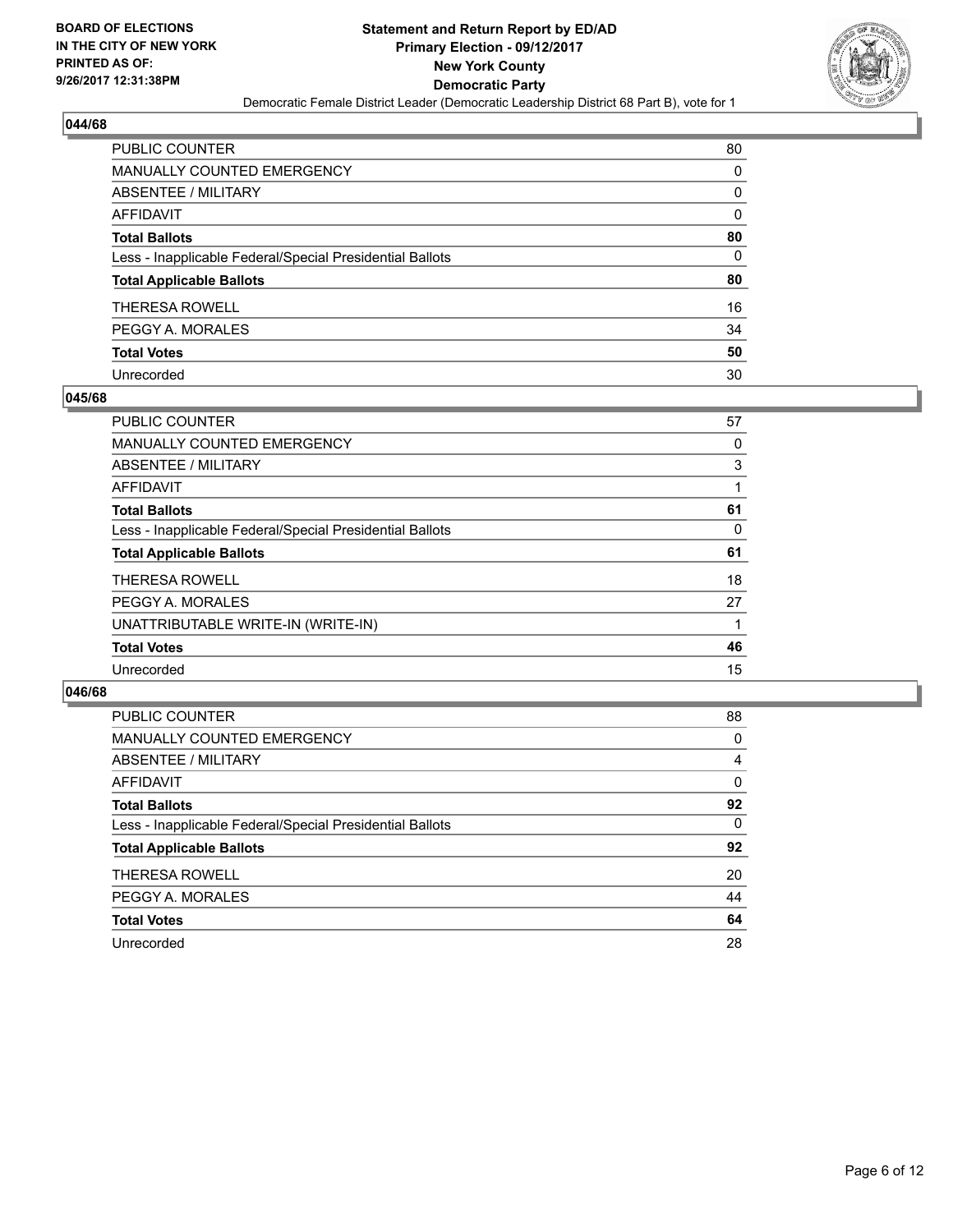

| <b>PUBLIC COUNTER</b>                                    | 176 |
|----------------------------------------------------------|-----|
| <b>MANUALLY COUNTED EMERGENCY</b>                        | 0   |
| ABSENTEE / MILITARY                                      | 5   |
| AFFIDAVIT                                                | 0   |
| <b>Total Ballots</b>                                     | 181 |
| Less - Inapplicable Federal/Special Presidential Ballots | 0   |
| <b>Total Applicable Ballots</b>                          | 181 |
| <b>THERESA ROWELL</b>                                    | 83  |
| PEGGY A. MORALES                                         | 58  |
| UNATTRIBUTABLE WRITE-IN (WRITE-IN)                       |     |
| <b>Total Votes</b>                                       | 142 |
|                                                          |     |

## **067/68**

| <b>PUBLIC COUNTER</b>                                    | 60 |
|----------------------------------------------------------|----|
| MANUALLY COUNTED EMERGENCY                               | 0  |
| ABSENTEE / MILITARY                                      |    |
| <b>AFFIDAVIT</b>                                         | 0  |
| <b>Total Ballots</b>                                     | 67 |
| Less - Inapplicable Federal/Special Presidential Ballots | 0  |
| <b>Total Applicable Ballots</b>                          | 67 |
| <b>THERESA ROWELL</b>                                    | 21 |
| PEGGY A. MORALES                                         | 25 |
| <b>Total Votes</b>                                       | 46 |
| Unrecorded                                               | 21 |

| <b>PUBLIC COUNTER</b>                                    | 87             |
|----------------------------------------------------------|----------------|
| <b>MANUALLY COUNTED EMERGENCY</b>                        | 0              |
| ABSENTEE / MILITARY                                      | $\overline{2}$ |
| AFFIDAVIT                                                | 2              |
| <b>Total Ballots</b>                                     | 91             |
| Less - Inapplicable Federal/Special Presidential Ballots | 0              |
| <b>Total Applicable Ballots</b>                          | 91             |
| <b>THERESA ROWELL</b>                                    | 24             |
| PEGGY A. MORALES                                         | 30             |
| <b>Total Votes</b>                                       | 54             |
| Unrecorded                                               | 37             |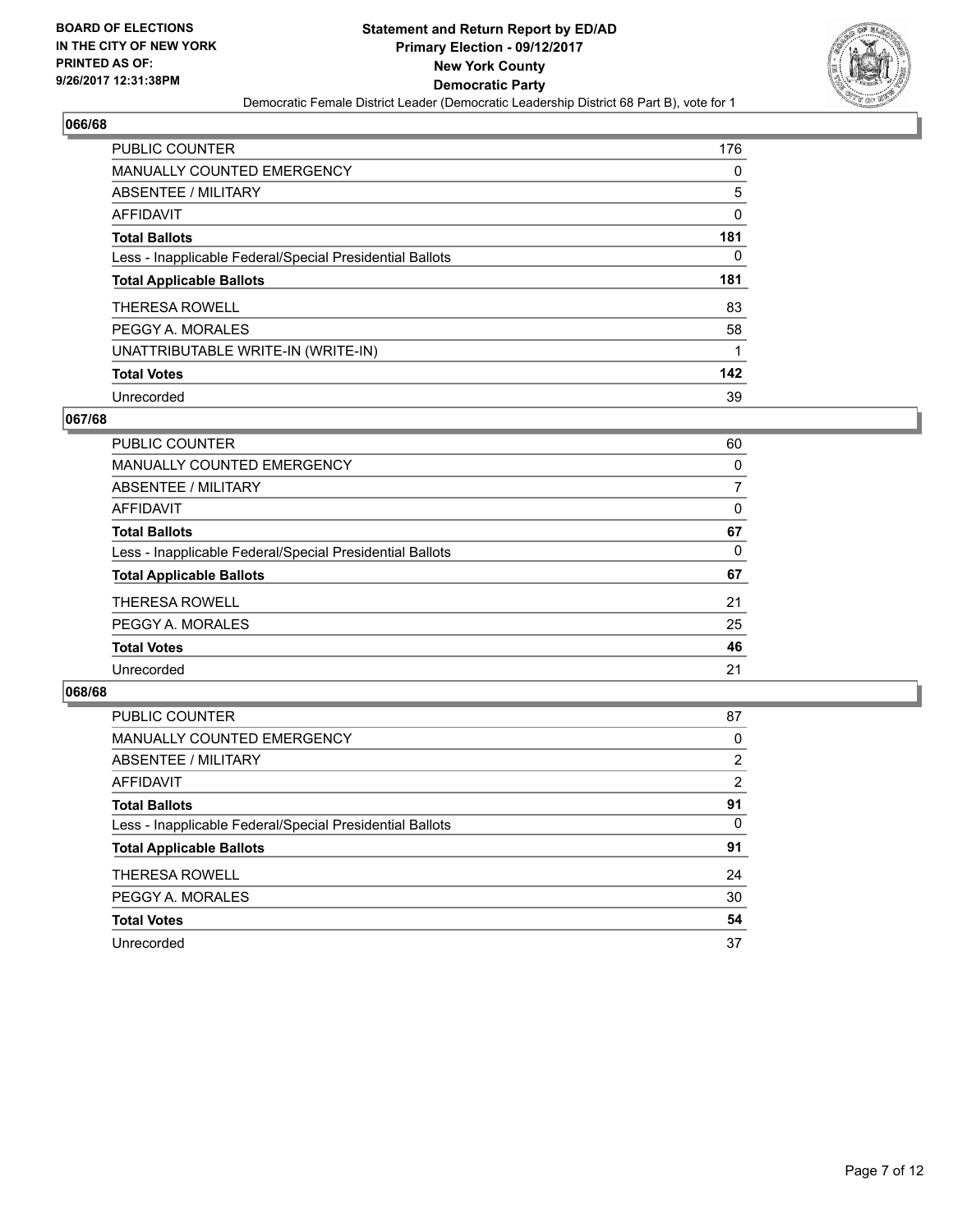

| PUBLIC COUNTER                                           | 121 |
|----------------------------------------------------------|-----|
| <b>MANUALLY COUNTED EMERGENCY</b>                        | 0   |
| <b>ABSENTEE / MILITARY</b>                               | 3   |
| <b>AFFIDAVIT</b>                                         |     |
| <b>Total Ballots</b>                                     | 125 |
| Less - Inapplicable Federal/Special Presidential Ballots | 0   |
| <b>Total Applicable Ballots</b>                          | 125 |
| <b>THERESA ROWELL</b>                                    | 26  |
| PEGGY A. MORALES                                         | 47  |
| <b>Total Votes</b>                                       | 73  |
| Unrecorded                                               | 52  |

## **072/68**

| <b>PUBLIC COUNTER</b>                                    | 93             |
|----------------------------------------------------------|----------------|
| <b>MANUALLY COUNTED EMERGENCY</b>                        | 0              |
| ABSENTEE / MILITARY                                      | $\overline{2}$ |
| <b>AFFIDAVIT</b>                                         | 0              |
| <b>Total Ballots</b>                                     | 95             |
| Less - Inapplicable Federal/Special Presidential Ballots | 0              |
| <b>Total Applicable Ballots</b>                          | 95             |
| <b>THERESA ROWELL</b>                                    | 33             |
| PEGGY A. MORALES                                         | 34             |
| DIEGO VALDEZ (WRITE-IN)                                  |                |
| TANISHA DEJESUS (WRITE-IN)                               |                |
| TANISHA PILAR DEJESUS (WRITE-IN)                         |                |
| <b>Total Votes</b>                                       | 70             |
| Unrecorded                                               | 25             |

| <b>PUBLIC COUNTER</b>                                    | 87             |
|----------------------------------------------------------|----------------|
| MANUALLY COUNTED EMERGENCY                               | 0              |
| ABSENTEE / MILITARY                                      | 4              |
| AFFIDAVIT                                                | $\overline{2}$ |
| <b>Total Ballots</b>                                     | 93             |
| Less - Inapplicable Federal/Special Presidential Ballots | $\Omega$       |
| <b>Total Applicable Ballots</b>                          | 93             |
| <b>THERESA ROWELL</b>                                    | 25             |
| PEGGY A. MORALES                                         | 50             |
| <b>Total Votes</b>                                       | 75             |
| Unrecorded                                               | 18             |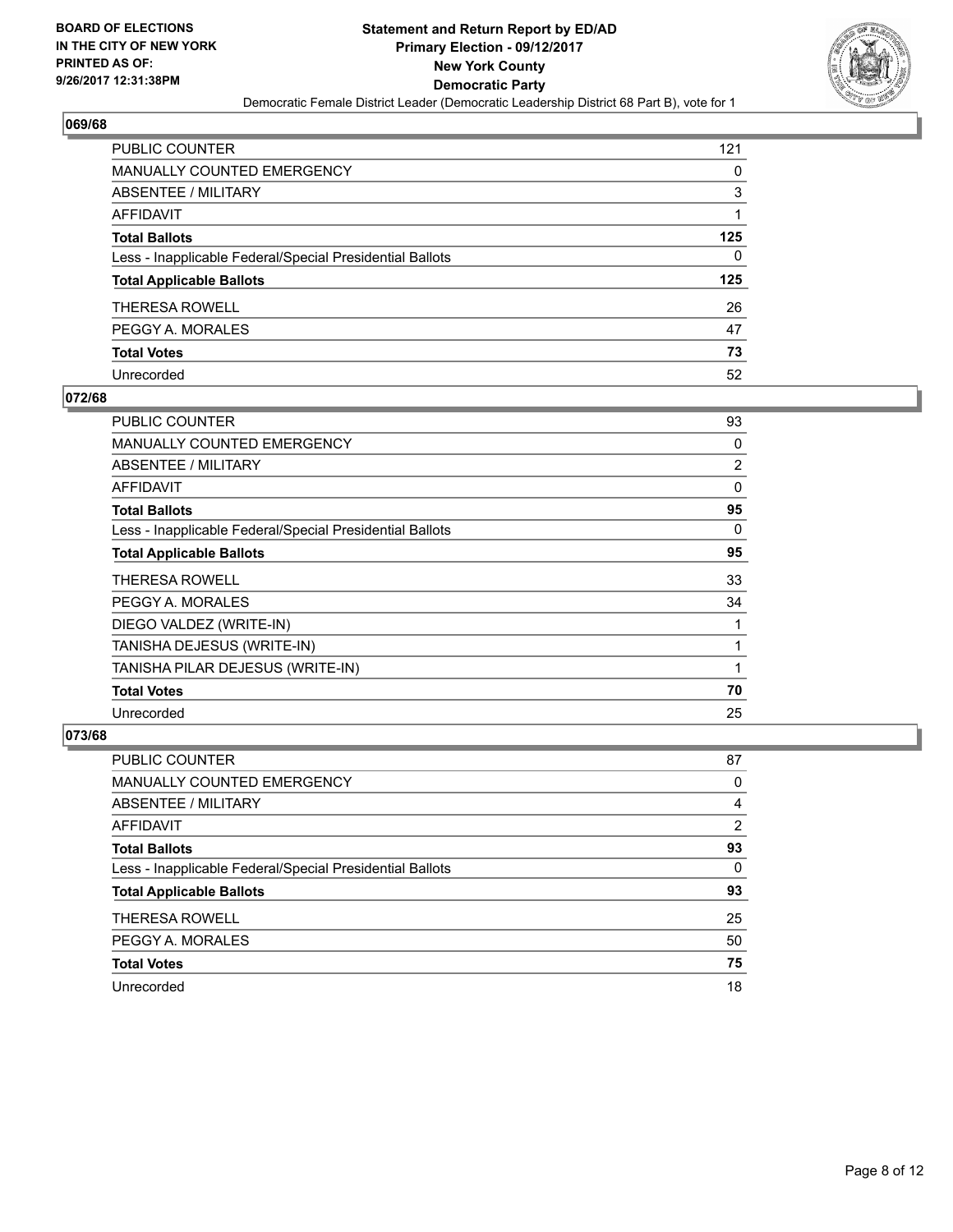

| <b>PUBLIC COUNTER</b>                                    | 79 |
|----------------------------------------------------------|----|
| <b>MANUALLY COUNTED EMERGENCY</b>                        | 0  |
| ABSENTEE / MILITARY                                      | 1  |
| <b>AFFIDAVIT</b>                                         | 2  |
| <b>Total Ballots</b>                                     | 82 |
| Less - Inapplicable Federal/Special Presidential Ballots | 0  |
| <b>Total Applicable Ballots</b>                          | 82 |
| THERESA ROWELL                                           | 13 |
| PEGGY A. MORALES                                         | 56 |
| <b>Total Votes</b>                                       | 69 |
| Unrecorded                                               | 13 |

## **079/68**

| <b>PUBLIC COUNTER</b>                                    | 109 |
|----------------------------------------------------------|-----|
| <b>MANUALLY COUNTED EMERGENCY</b>                        | 0   |
| ABSENTEE / MILITARY                                      | 3   |
| AFFIDAVIT                                                | 2   |
| <b>Total Ballots</b>                                     | 114 |
| Less - Inapplicable Federal/Special Presidential Ballots | 0   |
| <b>Total Applicable Ballots</b>                          | 114 |
| <b>THERESA ROWELL</b>                                    | 26  |
| PEGGY A. MORALES                                         | 54  |
| AKIA MITCHELL (WRITE-IN)                                 |     |
| MONISHA MAPP (WRITE-IN)                                  | 2   |
| <b>Total Votes</b>                                       | 83  |
| Unrecorded                                               | 31  |

| PUBLIC COUNTER                                           | 69             |
|----------------------------------------------------------|----------------|
| <b>MANUALLY COUNTED EMERGENCY</b>                        | 0              |
| ABSENTEE / MILITARY                                      | $\overline{2}$ |
| <b>AFFIDAVIT</b>                                         |                |
| <b>Total Ballots</b>                                     | 72             |
| Less - Inapplicable Federal/Special Presidential Ballots | 0              |
| <b>Total Applicable Ballots</b>                          | 72             |
| <b>THERESA ROWELL</b>                                    | 23             |
| PEGGY A. MORALES                                         | 30             |
| TANISHA PILAR DEJESUS (WRITE-IN)                         |                |
| <b>Total Votes</b>                                       | 54             |
| Unrecorded                                               | 18             |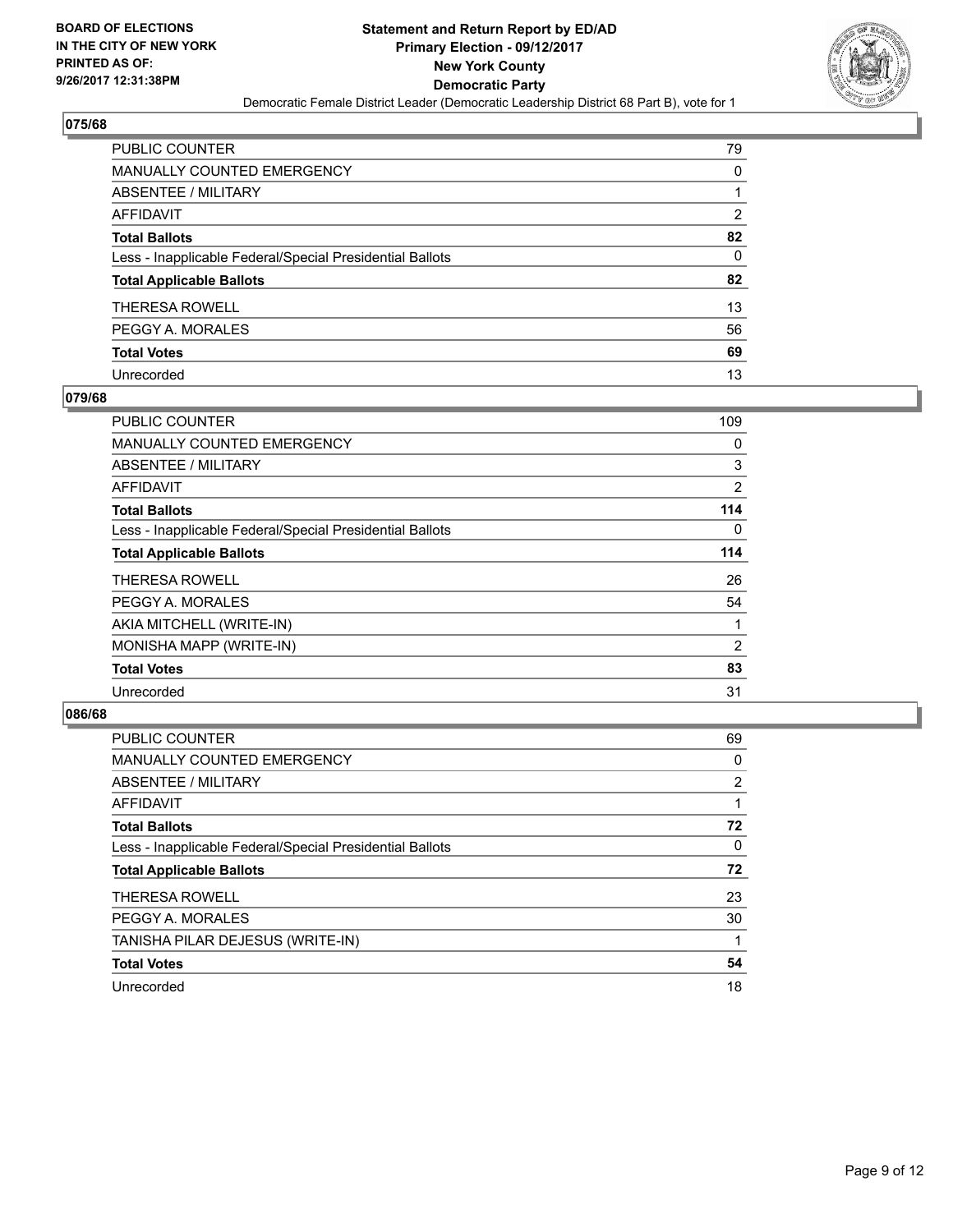

| PUBLIC COUNTER                                           | 70 |
|----------------------------------------------------------|----|
| <b>MANUALLY COUNTED EMERGENCY</b>                        | 0  |
| <b>ABSENTEE / MILITARY</b>                               | 0  |
| <b>AFFIDAVIT</b>                                         | 0  |
| <b>Total Ballots</b>                                     | 70 |
| Less - Inapplicable Federal/Special Presidential Ballots | 0  |
| <b>Total Applicable Ballots</b>                          | 70 |
| <b>THERESA ROWELL</b>                                    | 20 |
| PEGGY A. MORALES                                         | 29 |
| <b>Total Votes</b>                                       | 49 |
| Unrecorded                                               | 21 |

## **088/68**

| <b>PUBLIC COUNTER</b>                                    | 79 |
|----------------------------------------------------------|----|
| <b>MANUALLY COUNTED EMERGENCY</b>                        | 0  |
| ABSENTEE / MILITARY                                      | 3  |
| AFFIDAVIT                                                |    |
| <b>Total Ballots</b>                                     | 83 |
| Less - Inapplicable Federal/Special Presidential Ballots | 0  |
| <b>Total Applicable Ballots</b>                          | 83 |
| <b>THERESA ROWELL</b>                                    | 19 |
| PEGGY A. MORALES                                         | 27 |
| NYLISSA WHITAKER (WRITE-IN)                              |    |
| <b>Total Votes</b>                                       | 47 |
| Unrecorded                                               | 36 |

| <b>PUBLIC COUNTER</b>                                    | 110 |
|----------------------------------------------------------|-----|
| MANUALLY COUNTED EMERGENCY                               | 0   |
| ABSENTEE / MILITARY                                      | 0   |
| AFFIDAVIT                                                | 0   |
| <b>Total Ballots</b>                                     | 110 |
| Less - Inapplicable Federal/Special Presidential Ballots | 0   |
| <b>Total Applicable Ballots</b>                          | 110 |
| <b>THERESA ROWELL</b>                                    | 27  |
| PEGGY A. MORALES                                         | 37  |
| UNATTRIBUTABLE WRITE-IN (WRITE-IN)                       |     |
| <b>Total Votes</b>                                       | 65  |
| Unrecorded                                               | 45  |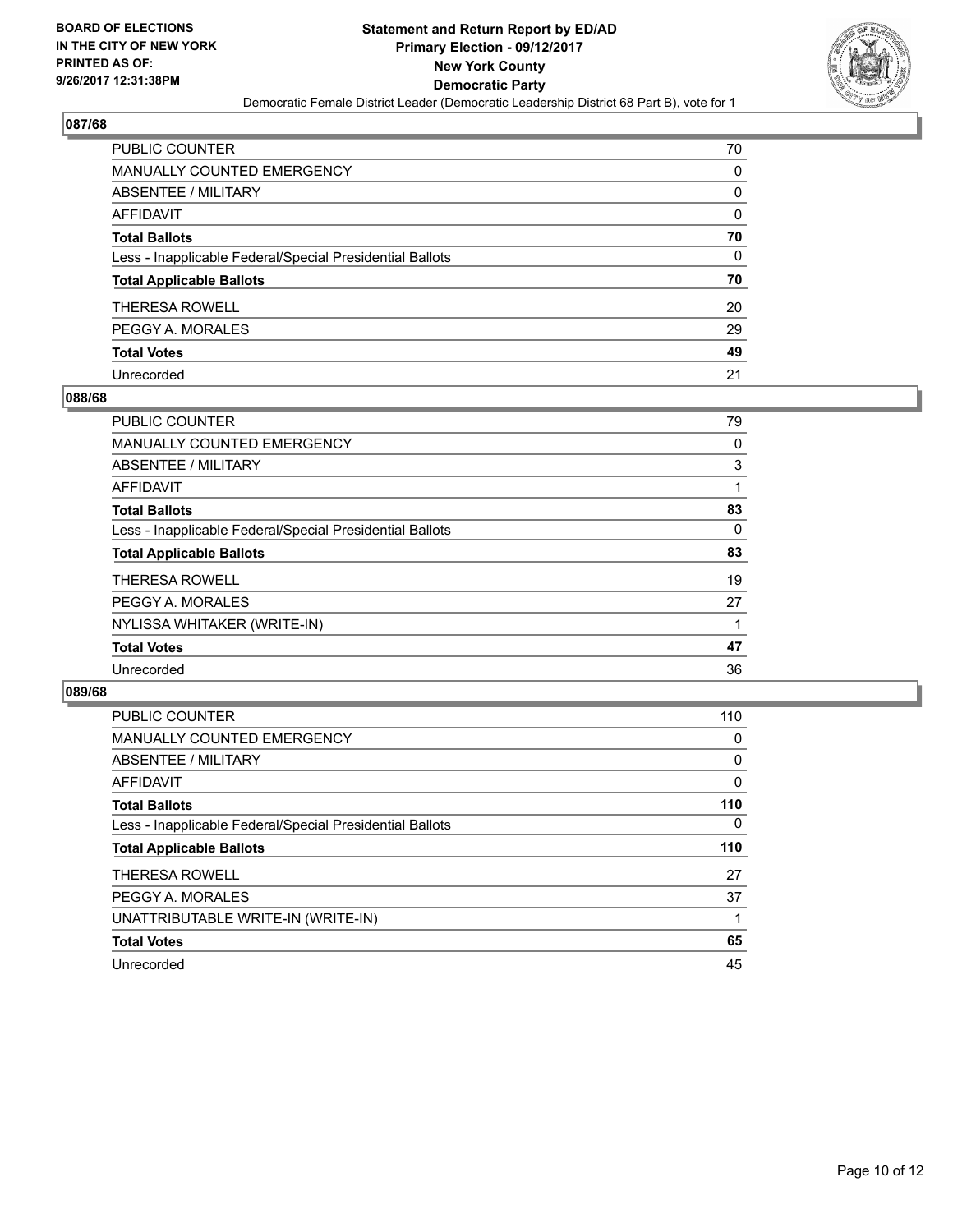

| <b>PUBLIC COUNTER</b>                                    | 33 |
|----------------------------------------------------------|----|
| <b>MANUALLY COUNTED EMERGENCY</b>                        | 0  |
| ABSENTEE / MILITARY                                      | 4  |
| AFFIDAVIT                                                | 0  |
| <b>Total Ballots</b>                                     | 37 |
| Less - Inapplicable Federal/Special Presidential Ballots | 0  |
| <b>Total Applicable Ballots</b>                          | 37 |
| <b>THERESA ROWELL</b>                                    | 16 |
| PEGGY A. MORALES                                         | 15 |
| <b>Total Votes</b>                                       | 31 |
| Unrecorded                                               | 6  |